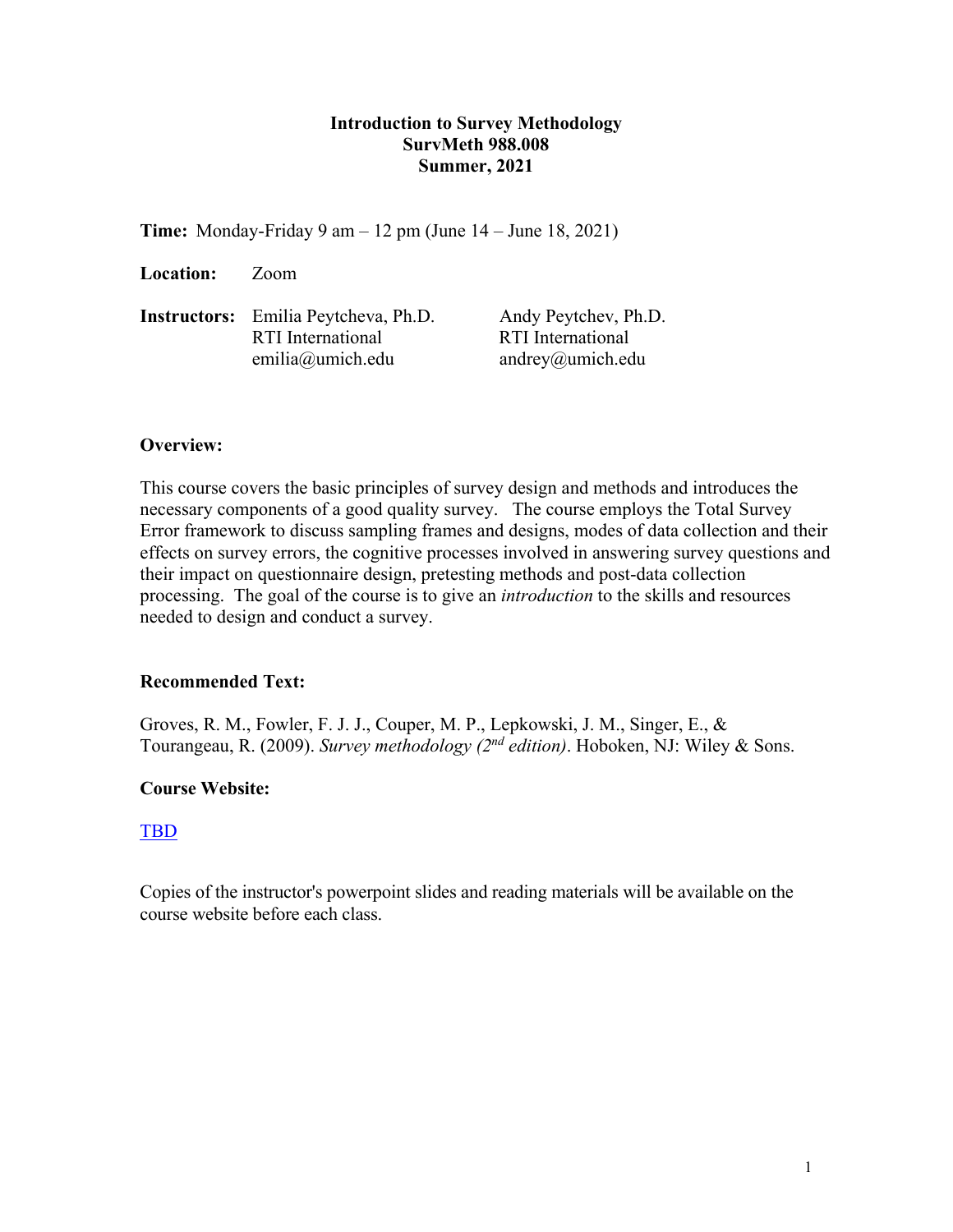### **Course Schedule:**

**Monday, June 14 Instructor: Peytcheva**

## **9-10 am: Introduction, Survey Error, Standardization, and Operationalizing Constructs**

Groves et al., 2009 – Chapters 1 and 2

## **10am-12 pm: Measurement Error and Writing Survey Questions – Behavioral and Attitudinal Questions**

Tourangeau, R., Rips, L.J., and Rasinski, K. (2000), *The Psychology of Survey Response*, Cambridge: Cambridge University Press. Chapters 3-7, pages 62 – 254

### **Tuesday, June 15 Instructor: Peytcheva**

#### **9-10 am: Pretesting Methods**

Groves et al., 2009 – Chapter 8

#### **10 am-12 pm: Measurement Error and Modes of Data Collection – Interviewer, Self, and Mixed-mode Data Collections**

Groves et al., 2009 – Chapter 5

Dillman, D. (2000). *Mail and Internet Surveys: The Tailored Design Method*. New York: John Wiley and Sons. Chapter 3: pages 79 – 140.

Biemer, P. and Lyberg, L. (2003), Data Collection Modes and Associated Errors, Chapter 6 in Introduction to Survey Quality, New York; Wiley

**Wednesday, June 16 Instructor: Peytcheva**

#### **9-10 am: Coverage Error**

Groves et al., 2009 – Chapter 3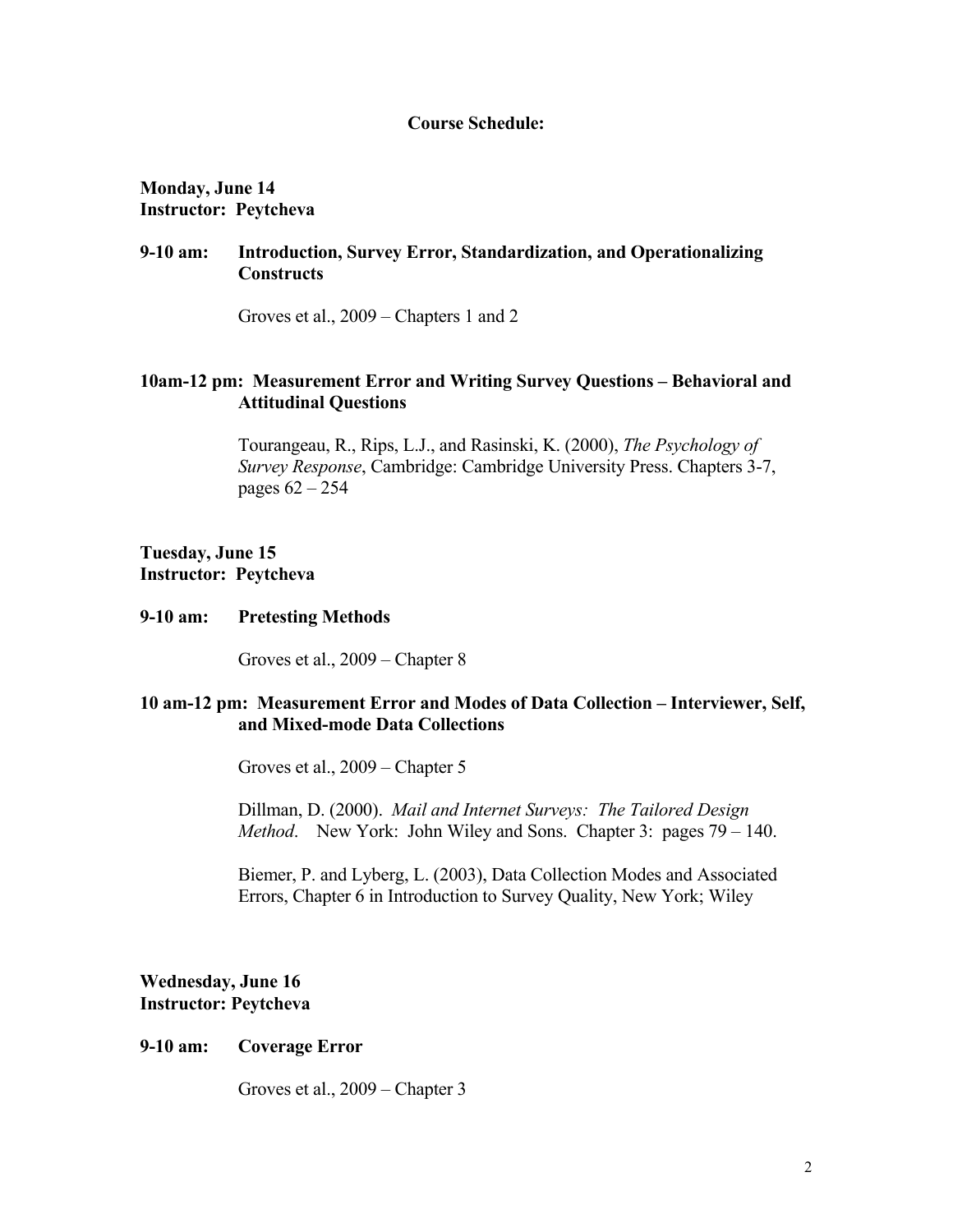Martin, E. 1999. Who knows who lives here: Within-household disagreements as a source of survey coverage error. Public Opinion Quarterly 63:220–36

## **10am-12pm: Sample Design and Sampling Error – Simple Random Sampling, Systematic Sampling, Stratification and Clustering**

Groves et al., 2009 – Chapter 4

Kalton, G. (1983). An Introduction to Survey Sampling. Beverly Hills: Sage, Chapters 1-5.

#### **Thursday, June 17 Instructor: Peytchev**

# **9-10 am: Nonresponse Error**

Groves et al., 2009 – Chapter 6

Groves, R. M., and Couper, M. P. (1998). *Nonresponse in household surveys*. New York: John Wiley, Chapters 1 and 2

#### **10 am-12 pm: Multiple Sources of Error**

Groves, Robert M. and Lou J. Magilavy. (1984) "An Experimental Measurement of Total Survey Error," Proceedings of the Survey Research Methods Section of the American Statistical Association, 1984.

Peytchev, A., Carley-Baxter, L A., Black, M C. (2011). "Multiple Sources of Nonobservation Error in Telephone Surveys: Coverage and Nonresponse." Sociological Methods & Research.

#### **Friday, June 18 Instructor: Peytchev**

#### **9 am-10 am: Adaptive and Responsive Survey Designs**

Groves, R. M., & Heeringa, S. (2006). Responsive design for household surveys: tools for actively controlling survey errors and costs. *Journal of the Royal Statistical Society Series A: Statistics in Society, 169*(Part 3), 439-457.

#### **10 am-12 pm: Weighting and Post Data Collection Processing**